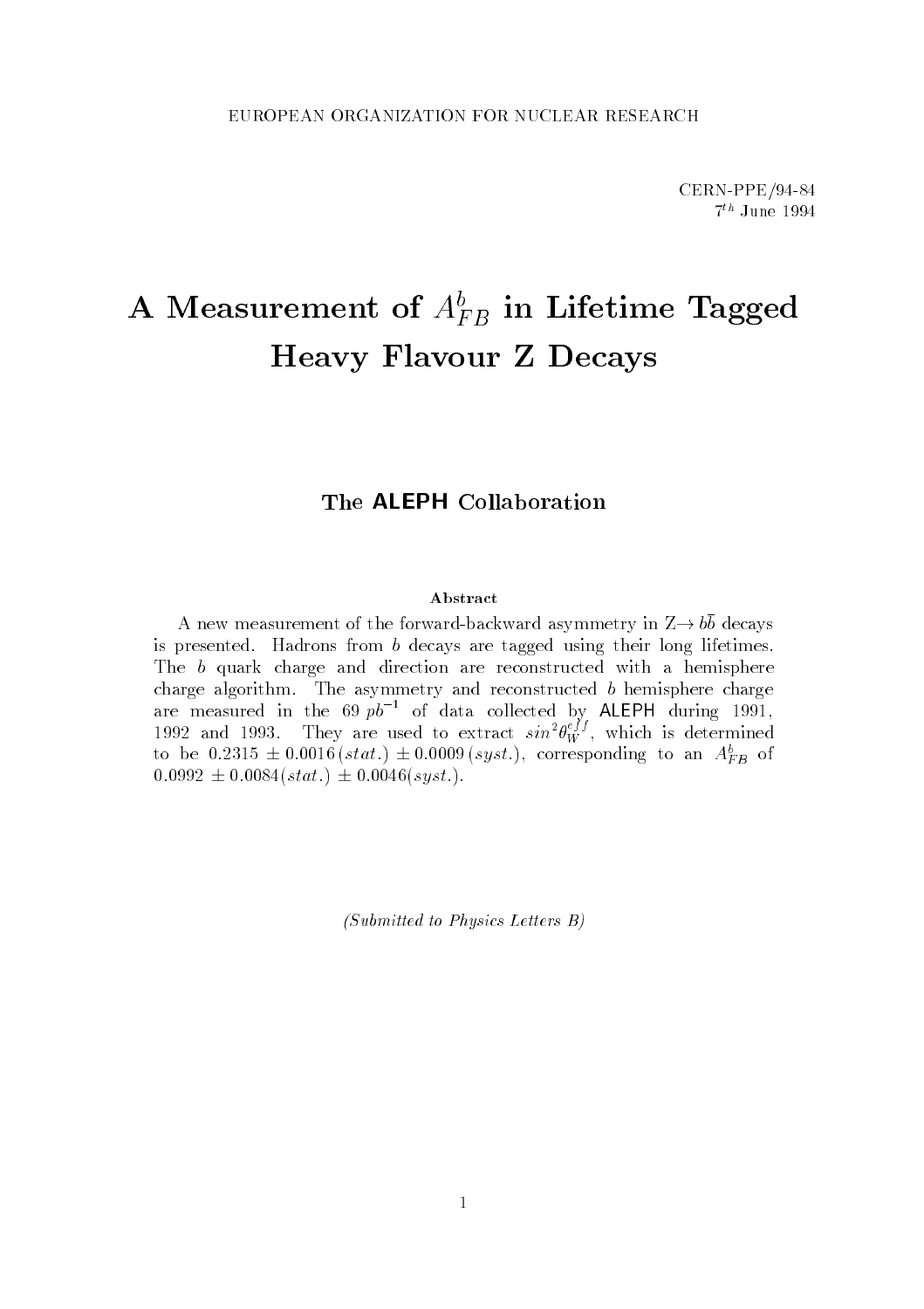## The ALEPH Collaboration

D. Buskulic, D. Casper, I. De Bonis, D. Decamp, P. Ghez, C. Goy, J.-P. Lees, M.-N. Minard, P. Odier, B. Pietrzyk

Laboratoire de Physique des Particules (LAPP), IN2P3 -CNRS, 74019 Annecy-le-Vieux Cedex, France

F. Ariztizabal, M. Chmeissani, J.M. Crespo, I. Efthymiopoulos, E. Fernandez, M. Fernandez-Bosman,

V. Gaitan, Ll. Garrido,<sup>28</sup> M. Martinez, T. Mattison,<sup>29</sup> S. Orteu, A. Pacheco, C. Padilla, F. Palla, A. Pascual, J.A. Perlas, F. Teubert

- Institut de Fisica d'Altes Energies, Universitat Autonoma de Barcelona, 08193 Bellaterra (Barcelona),  $Span<sup>7</sup>$
- D. Creanza, M. de Palma, A. Farilla, G. Iaselli, G. Maggi, N. Marinelli, S. Natali, S. Nuzzo, A. Ranieri,

G. Raso, F. Romano, F. Ruggieri, G. Selvaggi, L. Silvestris, P. Tempesta, G. Zito Dipartimento di Fisica, INFN Sezione di Bari, 70126 Bari, Italy

Y. Chai, D. Huang, X. Huang, J. Lin, T. Wang, Y. Xie, D. Xu, R. Xu, J. Zhang, L. Zhang, W. Zhao Institute of High-Energy Physics, Academia Sinica, Beijing, The People's Republic of China<sup>8</sup>

G. Bonvicini, J. Boudreau,25 P. Comas, P. Coyle, H. Drevermann, A. Engelhardt, R.W. Forty, G. Ganis, C. Gay,<sup>3</sup> M. Girone, R. Hagelberg, J. Harvey, R. Jacobsen, B. Jost, J. Knobloch, I. Lehraus, M. Maggi, C. Markou, P. Mato, H. Meinhard, A. Minten, R. Miquel, P. Palazzi, J.R. Pater, P. Perrodo, J.- F. Pusztaszeri, F. Ranjard, L. Rolandi, J. Rothberg,<sup>2</sup> M. Saich,6 D. Schlatter, M. Schmelling, W. Tejessy, I.R. Tomalin, R. Veenhof, A. Venturi, H. Wachsmuth, S. Wasserbaech,<sup>2</sup> W. Wiedenmann, T. Wildish, W. Witzeling, J. Wotschack

European Laboratory for Particle Physics (CERN), 1211 Geneva 23, Switzerland

- Z. Ajaltouni, M. Bardadin-Otwinowska, A. Barres, C. Boyer, A. Falvard, P. Gay, C. Guicheney,
- P. Henrard, J. Jousset, B. Michel, J-C. Montret, D. Pallin, P. Perret, F. Podlyski, J. Proriol, F. Saadi Laboratoire de Physique Corpusculaire, Universite Blaise Pascal, INTP-CNRS, Clermont-Ferrand, 63177 Aubiere, France
- T. Fearnley, J.B. Hansen, J.D. Hansen, J.R. Hansen, P.H. Hansen, S.D. Johnson, R. Møllerud, B.S. Nilsson

Niels Bohr Institute, 2100 Copenhagen, Denmark<sup>9</sup>

A. Kyriakis, E. Simopoulou, I. Siotis, A. Vayaki, K. Zachariadou Nuclear Research Center Demokritos (NRCD), Athens, Greece

A. Blondel, G. Bonneaud, J.C. Brient, P. Bourdon, L. Passalacqua, A. Rouge, M. Rumpf, R. Tanaka, A. Valassi, M. Verderi, H. Videau

Laboratoire de Physique Nucleaire et des Hautes Energies, Ecole Polytechnique, IN2P3 -CNRS, 91128 Palaiseau Cedex, France

D.J. Candlin, M.I. Parsons, E. Veitch Department of Physics, University of Edinburgh, Edinburgh EH9 3JZ, United Kingdom<sup>10</sup>

E. Focardi, G. Parrini Dipartimento di Fisica, Universita di Firenze, INFN Sezione di Firenze, 50125 Firenze, Italy

- M. Corden, M. Delfino,  $^{12}$  C. Georgiopoulos, D.E. Jaffe, D. Levinthal<sup>15</sup> Supercomputer Computations Research Institute, Florida State University, Tallahassee, FL 32306- 4052, USA 13;14
- A. Antonelli, G. Bencivenni, G. Bologna,<sup>4</sup> F. Bossi, P. Campana, G. Capon, F. Cerutti, V. Chiarella,
- G. Felici, P. Laurelli, G. Mannocchi,<sup>5</sup> F. Murtas, G.P. Murtas, M. Pepe-Altarelli, S. Salomone Laboratori Nazionali dell'INFN (LNF-INFN), 00044 Frascati, Italy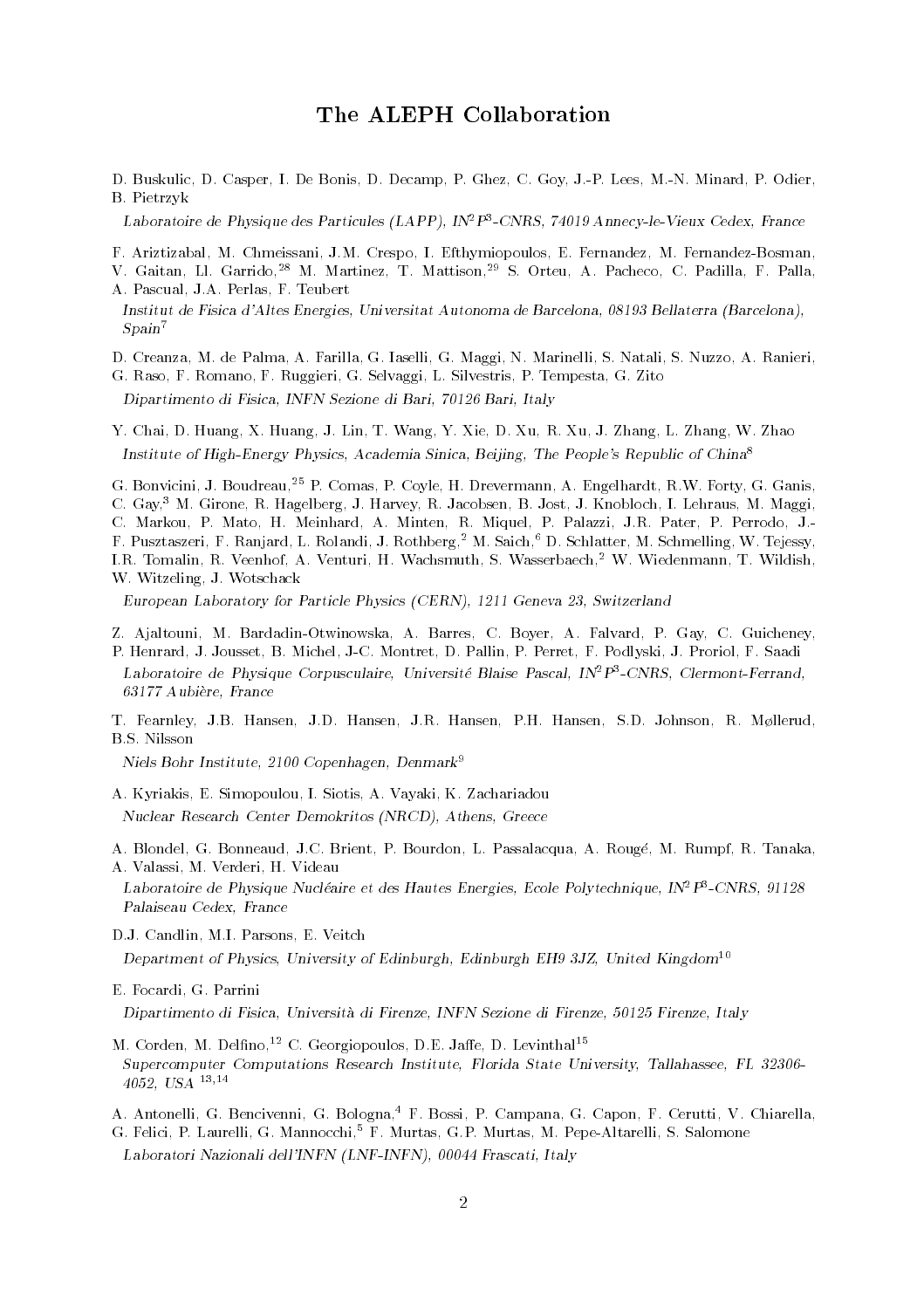P. Colrain, I. ten Have, I.G. Knowles, J.G. Lynch, W. Maitland, W.T. Morton, C. Raine, P. Reeves, J.M. Scarr, K. Smith, M.G. Smith, A.S. Thompson, S. Thorn, R.M. Turnbull

Department of Physics and Astronomy, University of Glasgow, Glasgow G12 8QQ,United Kingdom<sup>10</sup>

U. Becker, O. Braun, C. Geweniger, P. Hanke, V. Hepp, E.E. Kluge, A. Putzer,<sup>1</sup> B. Rensch, M. Schmidt, H. Stenzel, K. Tittel, M. Wunsch

Institut für Hochenergiephysik, Universität Heidelberg, 69120 Heidelberg, Fed. Rep. of Germany<sup>16</sup>

R. Beuselinck, D.M. Binnie, W. Cameron, M. Cattaneo, D.J. Colling, P.J. Dornan, J.F. Hassard, N. Konstantinidis, L. Moneta, A. Moutoussi, J. Nash, D.G. Payne, G. San Martin, J.K. Sedgbeer, A.G. Wright

Department of Physics, Imperial College, London SW7 2BZ, United Kingdom<sup>10</sup>

P. Girtler, D. Kuhn, G. Rudolph, R. Vogl

Institut fur Experimentalphysik, Universitat Innsbruck, 6020 Innsbruck, Austria<sup>18</sup>

C.K. Bowdery, T.J. Brodbeck, A.J. Finch, F. Foster, G. Hughes, D. Jackson, N.R. Keemer, M. Nuttall, A. Patel, T. Sloan, S.W. Snow, E.P. Whelan

Department of Physics, University of Lancaster, Lancaster LA1 4YB, United Kingdom<sup>10</sup>

A. Galla, A.M. Greene, K. Kleinknecht, J. Raab, B. Renk, H.-G. Sander, H. Schmidt, S.M. Walther, R. Wanke, B. Wolf

Institut fur Physik, Universitat Mainz, 55099 Mainz, Fed. Rep. of Germany<sup>16</sup>

A.M. Bencheikh, C. Benchouk, A. Bonissent, D. Calvet, J. Carr, C. Diaconu, F. Etienne, D. Nicod, P. Payre, L. Roos, D. Rousseau, P. Schwemling, M. Talby

Centre de Physique des Particules, Faculte des Sciences de Luminy, IN<sup>2</sup>P<sup>3</sup>-CNRS, 13288 Marseille,

S. Adlung, R. Assmann, C. Bauer, W. Blum, D. Brown, P. Cattaneo,<sup>23</sup> B. Dehning, H. Dietl, F. Dydak,<sup>21</sup>

M. Frank, A.W. Halley, K. Jakobs, H. Kroha, J. Lauber, G. Lutjens, G. Lutz, W. Manner, H.-G. Moser,

R. Richter, S. Schael, J. Schroder, A.S. Schwarz, R. Settles, H. Seywerd, U. Stierlin,30 U. Stiegler, R. St. Denis, G. Wolf

 $Max-Planck-Institut für Physik, Werner-Heisenberg-Institut, 80805 München, Fed. Rep. of Germany<sup>16</sup>$ 

R. Alemany, J. Boucrot, O. Callot, A. Cordier, F. Courault, M. Davier, L. Duflot, J.-F. Grivaz, Ph. Heusse, P. Janot, M. Jacquet, D.W. Kim<sup>19</sup> F. Le Diberder, J. Lefrançois, A.-M. Lutz, G. Musolino, I. Nikolic, H.J. Park, I.C. Park, S. Simion, M.-H. Schune, J.-J. Veillet, I. Videau

- Laboratoire de l'Accélérateur Linéaire, Université de Paris-Sud, IN<sup>2</sup>P<sup>3</sup>-CNRS, 91405 Orsay Cedex, France
- D. Abbaneo, G. Bagliesi, G. Batignani, U. Bottigli, C. Bozzi, G. Calderini, M. Carpinelli, M.A. Ciocci,
- V. Ciulli, R. Dell'Orso, I. Ferrante, F. Fidecaro, L. Foa,1 F. Forti, A. Giassi, M.A. Giorgi, A. Gregorio,
- F. Ligabue, A. Lusiani, P.S. Marrocchesi, E.B. Martin, A. Messineo, G. Rizzo, G. Sanguinetti,
- P. Spagnolo, J. Steinberger, R. Tenchini,<sup>1</sup> G. Tonelli,<sup>27</sup> G. Triggiani, C. Vannini, P.G. Verdini, J. Walsh Dipartimento di Fisica dell'Universita, INFN Sezione di Pisa, e Scuola Normale Superiore, 56010 Pisa, Italy
- A.P. Betteridge, Y. Gao, M.G. Green, D.L. Johnson, P.V. March, T. Medcalf, Ll.M. Mir, I.S. Quazi,
- J.A. Strong

Department of Physics, Royal Holloway & Bedford New College, University of London, Surrey TW20 OEX, United Kingdom<sup>10</sup>

V. Bertin, D.R. Botterill, R.W. Clifft, T.R. Edgecock, S. Haywood, M. Edwards, P.R. Norton, J.C. Thompson

Particle Physics Dept., Rutherford Appleton Laboratory, Chilton, Didcot, Oxon OX11 OQX, United  $Kingdom^{10}$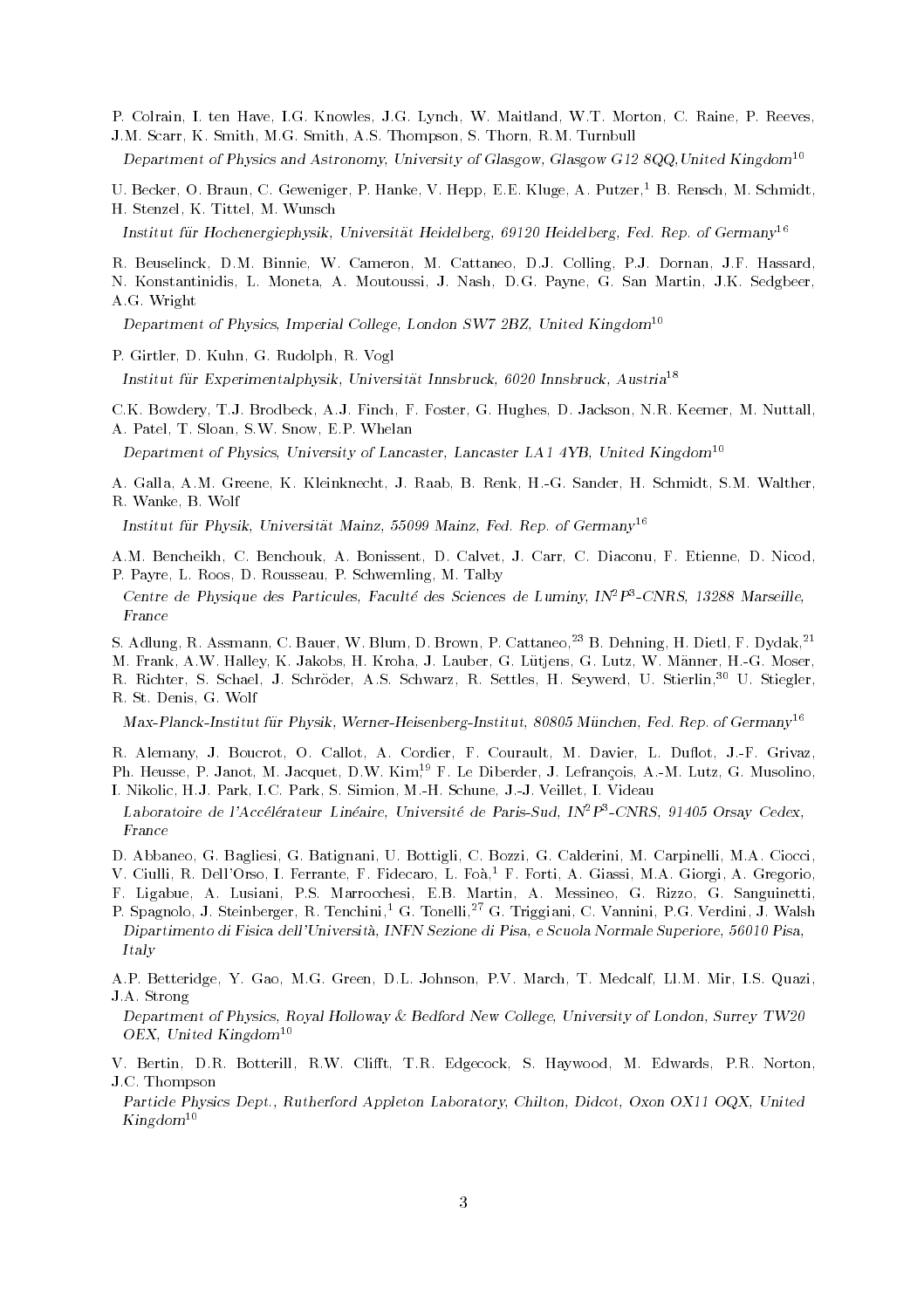- B. Bloch-Devaux, P. Colas, H. Duarte, S. Emery, W. Kozanecki, E. Lancon, M.C. Lemaire, E. Locci,
- B. Marx, P. Perez, J. Rander, J.-F. Renardy, A. Rosowsky, A. Roussarie, J.-P. Schuller, J. Schwindling, D. Si Mohand, B. Vallage
- CEA, DAPNIA/Service de Physique des Particules, CE-Saclay, 91191 Gif-sur-Yvette Cedex, France<sup>17</sup>
- R.P. Johnson, A.M. Litke, G. Taylor, J. Wear Institute for Particle Physics, University of California at Santa Cruz, Santa Cruz, CA 95064, USA<sup>22</sup>
- A. Beddall, C.N. Booth, S. Cartwright, F. Combley, I. Dawson, A. Koksal, C. Rankin, L.F. Thompson Department of Physics, University of Sheffield, Sheffield S3 7RH, United Kingdom<sup>10</sup>

A. Böhrer, S. Brandt, G. Cowan,<sup>1</sup> E. Feigl, C. Grupen, G. Lutters, J. Minguet-Rodriguez, F. Rivera,<sup>26</sup> P. Saraiva, U. Schafer, L. Smolik

Fachbereich Physik, Universität Siegen, 57068 Siegen, Fed. Rep. of Germany<sup>16</sup>

- L. Bosisio, R. Della Marina, G. Giannini, B. Gobbo, L. Pitis, F. Ragusa20 Dipartimento di Fisica, Universita di Trieste e INFN Sezione di Trieste, 34127 Trieste, Italy
- L. Bellantoni, J.S. Conway, 24 Z. Feng, D.P.S. Ferguson, Y.S. Gao, J. Grahl, J.L. Harton, O.J. Hayes, H. Hu, J.M. Nachtman, Y.B. Pan, Y. Saadi, M. Schmitt, I. Scott, V. Sharma, J.D. Turk, A.M. Walsh,

F.V. Weber,<sup>1</sup> Sau Lan Wu, X. Wu, J.M. Yamartino, M. Zheng, G. Zobernig

Department of Physics, University of Wisconsin, Madison, WI 53706, USA11

- 4Also Istituto di Fisica Generale, Universita di Torino, Torino, Italy.
- <sup>5</sup>Also Istituto di Cosmo-Geofisica del C.N.R., Torino, Italy.
- ${}^6$ Now at Parallax, UK.
- 7Supported by CICYT, Spain.

- 9Supported by the Danish Natural Science Research Council.
- 10Supported by the UK Science and Engineering Research Council.
- <sup>11</sup>Supported by the US Department of Energy, contract DE-AC02-76ER00881.
- 12On leave from Universitat Autonoma de Barcelona, Barcelona, Spain.
- <sup>13</sup>Supported by the US Department of Energy, contract DE-FG05-92ER40742.
- <sup>14</sup>Supported by the US Department of Energy, contract DE-FC05-85ER250000.
- 15Present address: Lion Valley Vineyards, Cornelius, Oregon, U.S.A.
- <sup>16</sup>Supported by the Bundesministerium für Forschung und Technologie, Fed. Rep. of Germany.

<sup>17</sup>Supported by the Direction des Sciences de la Matière, C.E.A.

- <sup>18</sup>Supported by Fonds zur Förderung der wissenschaftlichen Forschung, Austria.
- 19Permanent address: Kangnung National University, Kangnung, Korea.
- 20Now at Dipartimento di Fisica, Universita di Milano, Milano, Italy.

- 22Supported by the US Department of Energy, grant DE-FG03-92ER40689.
- 23Now at Universita di Pavia, Pavia, Italy.

- 25Now at University of Pittsburgh, Pittsburgh, PA 15260, U.S.A.
- 26Partially supported by Colciencias, Colombia.
- 27Also at Istituto di Matematica e Fisica, Universita di Sassari, Sassari, Italy.

28Permanent address: Dept. d'Estructura i Constituens de la Materia, Universitat de Barcelona, 08208 Barcelona, Spain.

30Deceased.

<sup>&</sup>lt;sup>1</sup>Now at CERN, PPE Division, 1211 Geneva 23, Switzerland.

<sup>2</sup>Permanent address: University of Washington, Seattle, WA 98195, USA.

<sup>3</sup>Now at Harvard University, Cambridge, MA 02138, U.S.A.

<sup>8</sup>Supported by the National Science Foundation of China.

<sup>21</sup>Also at CERN, PPE Division, 1211 Geneva 23, Switzerland.

<sup>24</sup>Now at Rutgers University, Piscataway, NJ 08854, USA.

<sup>29</sup>Now at SLAC, Stanford, CA 94309, U.S.A.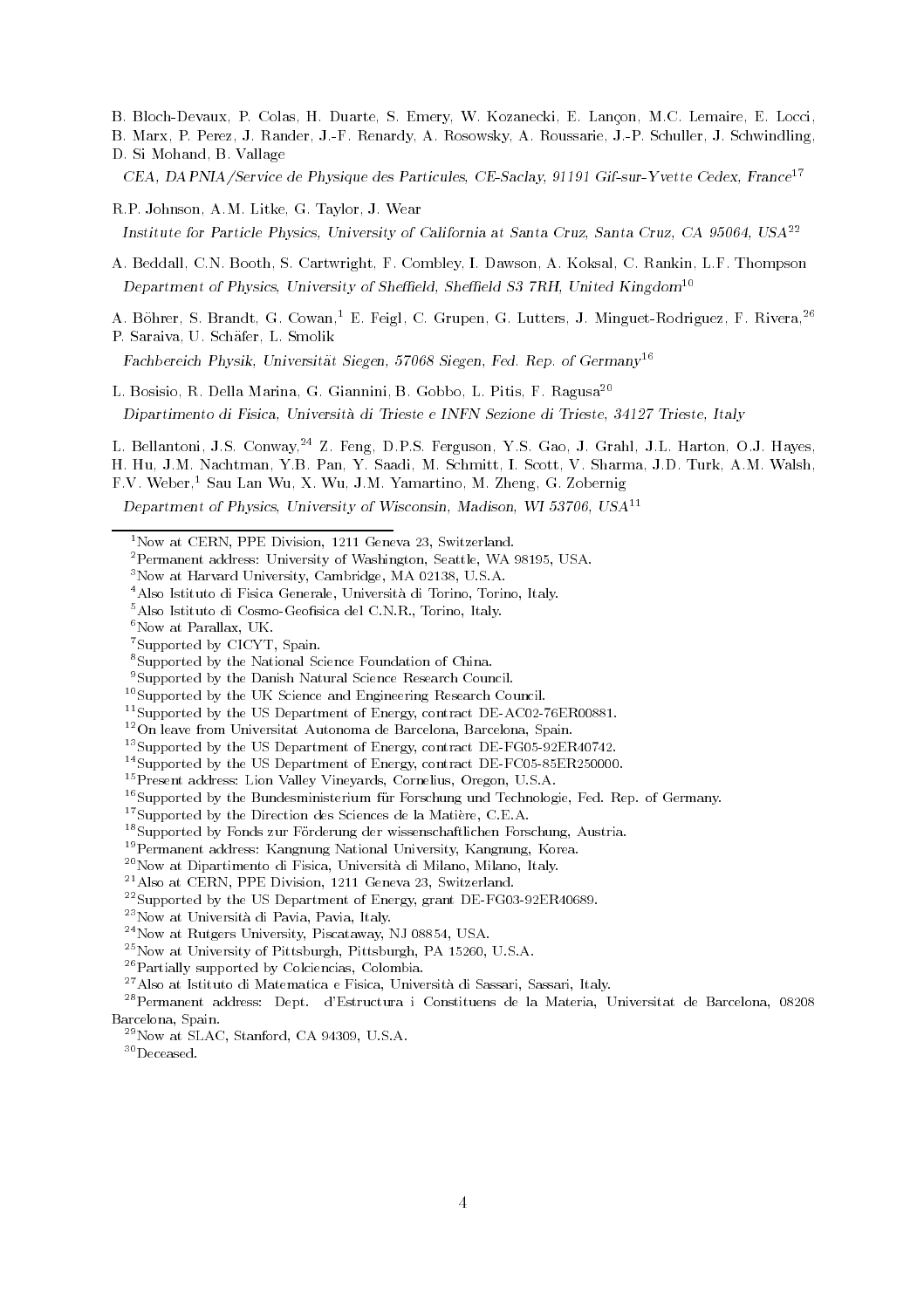#### 1 Introduction

As the volume of recorded LEP data grows, it is of interest to study how new measurements of Z decays to specific quark flavours can afford added sensitivity to electroweak parameters. One example is the forward-backward asymmetry of quark-antiquark (or f f ) production. The asymmetry is defined using the angle,  $\theta$ , between the incoming electron and the outgoing fermion to denote the forward  $(\cos \theta > 0)$  and backward  $(\cos \theta < 0)$  hemispheres:

$$
A_{FB}^f \;=\; \frac{\sigma_F^f \;-\; \sigma_B^f}{\sigma_F^f \;+\; \sigma_B^f}
$$

To relate  $A_{FB}^f$  to Standard Model Z couplings, corrections must be made for detector effects and for QED and QCD radiation. At the parton level, the latter are  $-4\%$  and  $-2.7\%$  respectively [1, 2] for the case of the  $b$  quark. Applying these corrections allows the effective weak mixing angle,  $sin^2\theta_W^{eff}$ , to be extracted. The sensitivity of  $A_{FB}^f$  to  $sin^2\theta_W^{eff}$  is greater than that of lepton asymmetries and is compounded with the rates of quark production which are significantly greater than the total rate of Z decays to leptons.

An asymmetry measurement needs to distinguish quarks from antiquarks and it is useful to separate the Z decays into up and down-type quarks. The latter avoids cancellation between quark flavours. Experimentally, both these criteria are currently practicable only for heavy flavour decays. This is especially true in the case of the b quark which has a large production rate, mass and lifetime.

Heavy flavour tagging has been performed previously using the presence of a lepton from semileptonic decays, where the lepton charge is used to sign the direction of the parent quark [3, 4]. More recently silicon strip tracking detectors have been used to select heavy flavours as a result of their long lifetimes, leading to unprecedented purities and tagging efficiencies [5]. This is the approach employed here. A disadvantage of such a lifetime tag is that the charges of the quark and antiquark are not directly observed. They are reconstructed on a statistical basis from fragmentation and decay products using the hemisphere charge technique described in  $[6]$ . This tempers somewhat the increased statistical power afforded by the lifetime tag and results in a new measurement with a similar precision to that of semileptonic measurements.

## 2 Principles of the Method

A measurement of the charge asymmetry in an enriched heavy flavour sample is used to study the asymmetry of the  $b$  quark,  $A_{FB}^b$ . Each event is divided into hemispheres by a plane perpendicular to the thrust axis,  $\overline{T}$ , which is orientated to point in the forward direction. Hemisphere charges are formed using a summation over particle charges, q, weighted by their momentum,  $\vec{p}$ :

$$
Q_F = \frac{\sum_{i}^{\vec{p_i} \cdot \vec{T}} > 0 \mid \vec{p_i} \cdot \vec{T} \mid^{\kappa} q_i}{\sum_{i}^{\vec{p_i} \cdot \vec{T}} > 0 \mid \vec{p_i} \cdot \vec{T} \mid^{\kappa}}
$$
\n
$$
\tag{1}
$$

and analogously for  $Q_B$ . The  $\kappa$  parameter is used to optimise the measurement sensitivity. A quark asymmetry is then proportional to the mean charge flow,  $\langle Q_{FB}^{f}\rangle,$  between forward and backward hemispheres :

$$
\langle Q_{FB}^f \rangle \; = \; \langle Q_F - Q_B \rangle \; = \; \delta_f \; A_{FB}^f
$$

 $\delta_f$  is defined as the charge separation for a quark of flavour f. The total charge,  $\langle Q^f \rangle$ , is given by  $\langle Q_F + Q_B \rangle$  and remains close to zero.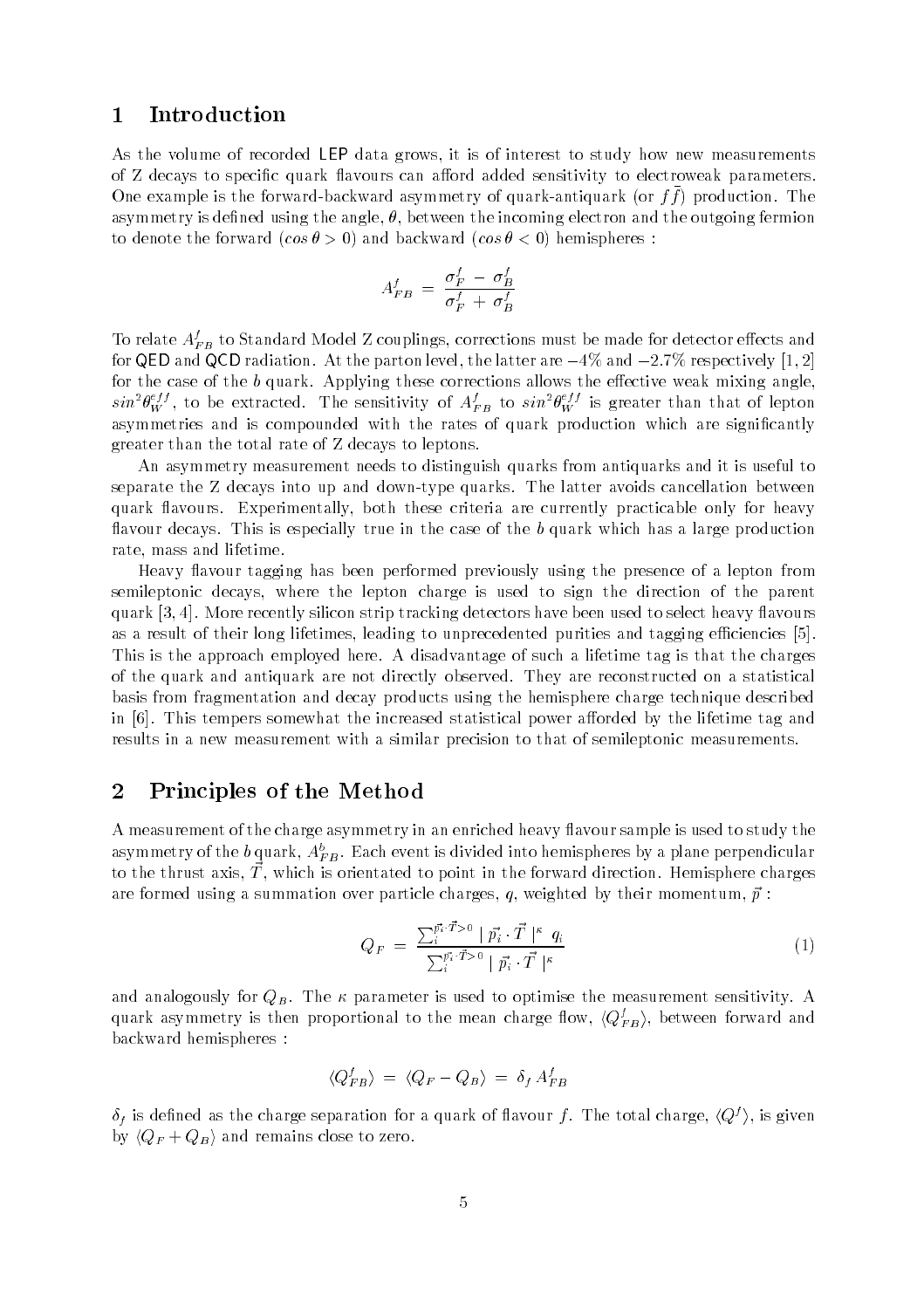

Figure 1: Illustration of the  $Q_{FB}$  and  $Q$  charge distributions for b quarks.  $\sigma_{FB}^b$  and  $\sigma_Q^b$  are the widths of the  $Q_{FB}$  and Q distributions for the cases when the b quark went forward.

The same sample of events used to measure  $\langle Q_{FB} \rangle$  can be used to extract  $\delta_f$ . A single hemisphere charge measurement,  $Q_f$ , may be written as :

$$
Q_f = \frac{\delta_f}{2} + \mathcal{R}_f \quad and \quad Q_{\bar{f}} = \frac{\delta_{\bar{f}}}{2} + \mathcal{R}_{\bar{f}}
$$

where  $\mathcal R$  is the measurement error due to fragmentation and detector effects. The product of the two hemisphere charges then averages to :

$$
\langle Q_f Q_{\bar{f}} \rangle = \langle Q_F Q_B \rangle = \frac{-\delta_f^2}{4} + \langle \mathcal{R}_f \mathcal{R}_{\bar{f}} \rangle
$$

using  $\delta_f = -\delta_{\bar{f}}$  and assuming that  $\mathcal{R}_f - \mathcal{R}_{\bar{f}}$  averages to zero. The measurement error correlation,  $\langle \mathcal{R}_f \mathcal{R}_f \rangle$ , arises from sharing a common axis and crossover of particles close to the hemisphere boundary. It is small and insensitive to the details of fragmentation. In practice,  $\langle Q_F Q_B \rangle$ is measured from the difference in variances,  $\sigma_{FB}$  and  $\sigma_Q$ , of the  $Q_{FB}$  and Q distributions respectively. This is illustrated in Figure 1. It is then useful to define :

$$
\overline{\delta}_f^2 = \left(\sigma_{FB}^f\right)^2 - \left(\sigma_Q^f\right)^2 = -4\langle Q_F Q_B \rangle - \langle Q_{FB}^f \rangle^2 + \langle Q^f \rangle^2
$$
  
=  $\delta_f^2 - 4\langle R_f R_f \rangle - \langle Q_{FB}^f \rangle^2 + \langle Q^f \rangle^2$  (2)

The quantities,  $\sigma$ ,  $\langle QFB \rangle$  and  $\langle Q \rangle$  are measured directly in a data sample enriched with heavy flavours. The enrichment results from selecting events possessing several particles with significant impact parameters. The impact parameter of a charged particle is defined as the distance of closest approach of its linearised track to the interaction point. The track helix is linearised at its point of closest approach to the estimated  $b$  hadron flight direction, approximated by a reconstructed jet. The impact parameter is signed positive if the point of closest approach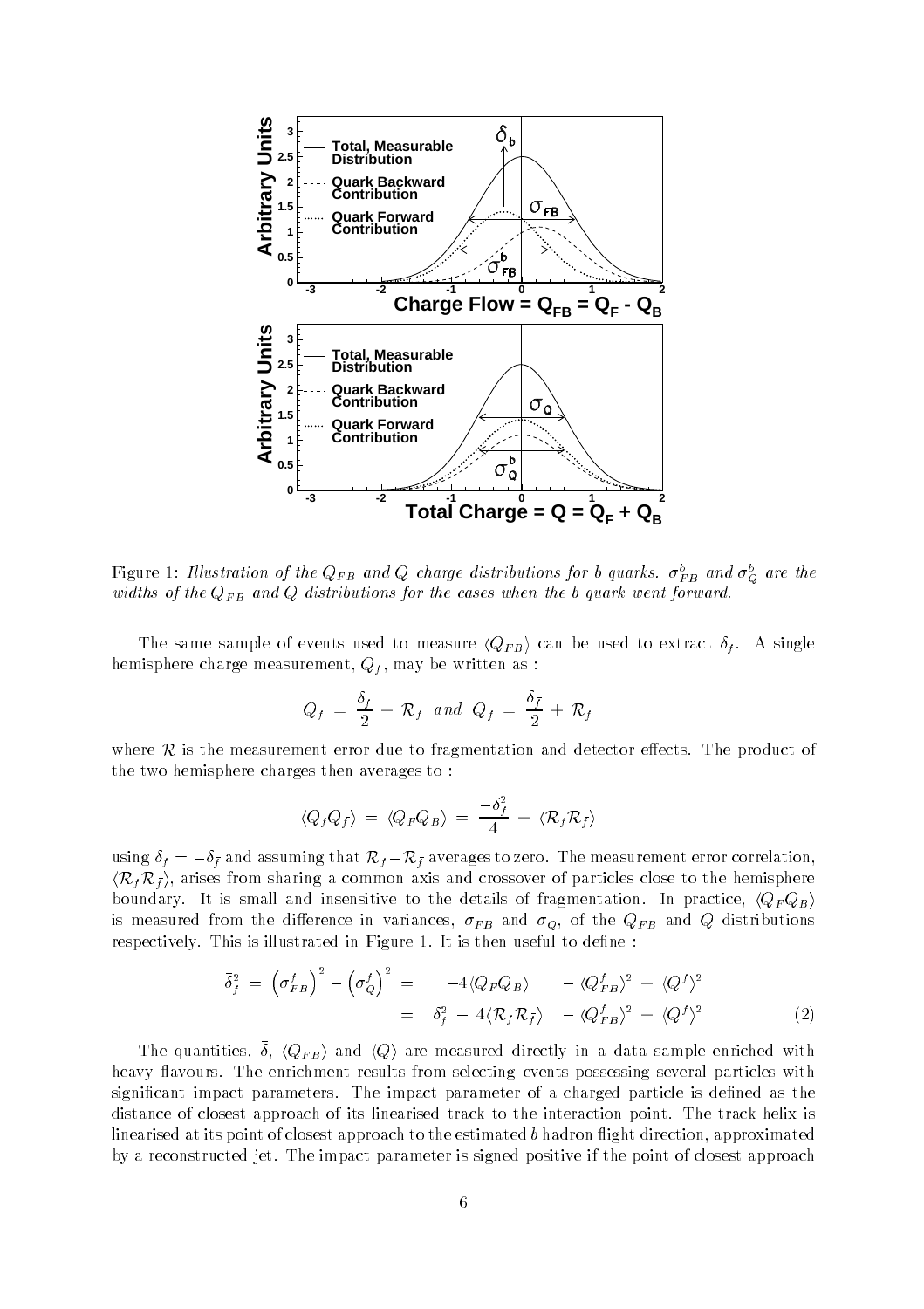to the jet lies on the same side of the primary interaction point as the jet direction, and negative otherwise. Negative impact parameter tracks are used to estimate the resolution in data while the signicance of positive impact parameter particles are used to calculate the probability that the hemisphere arises from  $u, d, s$  quark production. Events are selected as having hemispheres with probabilities less than a given cut. Reducing the cut increases the heavy flavour composition of the tagged sample [5].

Denoting the flavour composition of the sample by the purities  $(\mathcal{P}_u, \mathcal{P}_d, \mathcal{P}_s, \mathcal{P}_c, \mathcal{P}_b)$ , where  $\mathcal{P}_b \gg \mathcal{P}_{u,d,s,c},$  then  $A_{FB}^b$  may be written as :

$$
A_{FB}^b = \frac{1}{\mathcal{P}_b C_b} \left[ \frac{\langle Q_{FB} \rangle}{\delta_b} - \frac{1}{\delta_b} \sum_{f=u,d...}^{c} \mathcal{P}_f C_f \delta_f A_{FB}^f \right]
$$
(3)

where  $C_f$  are flavour dependent acceptance factors. Both  $\langle Q_{FB} \rangle$  and  $\delta_b$  measurements are needed to extract  $A_{FB}^b.\;$ 

The charge separation, b, is dened with respect to the original b b pair orientation, prior to  $B^0B^0$  mixing and gluon radiation. It is of interest to note that the above method of extracting  $\delta_b$ from in data naturally incorporates the dilution of the b hemisphere charge from these eects. Hence, in contrast to semileptonic measurements, no such correction or uncertainty need be applied to the measured asymmetry.

## 3 The ALEPH Detector

The ALEPH detector is described in detail elsewhere [7] and only those features relevant for the current analysis are given here. The tracking is based on a time-pro jection chamber (TPC) in conjunction with an inner tracking chamber (ITC) and silicon vertex detector (VDET) [8]. The tracking subdetectors are immersed in a uniform, axial  $1.5$  T magnetic field. The TPC is an Argon/Methane-filled cylinder extending radially from 0.3 to 1.8 m and providing up to 21 three-dimensional coordinates per track. The ITC is a cylindrical drift chamber with eight axial wire layers at radii from 16 to 26 cm. The VDET consists of two concentric cylinders of 300  $\mu$ m thick silicon wafers at radii of 6.3 and 10.8 cm. The angular coverage of the inner layer is 0.84 in  $\cos \theta$  and 0.69 for the outer layer. Each wafer provides measurements in  $r\phi$  and rz views with an effective point resolution of 12  $\mu$ m. The momentum resolution at 45 GeV/c when using all tracking subdetectors is  $\Delta p/p^* = 6 \times 10^{-4} (GeV/c)^{-4}$ . The electromagnetic calorimeter (ECAL) and hadronic calorimeter (HCAL) are used to measure the energy of neutral particles and to identify leptons. The ECAL is a lead-wire chamber sandwich operating in proportional mode while the HCAL uses the iron return yoke as an absorber interspersed with tubes operated in limited streamer mode.

#### 4 Event Selection and Acceptance

During 1991, 1992 and 1993, ALEPH accumulated 69  $po^{-1}$  of data. A total of 1.55  $\times$  10 $^\circ$ hadronic Z decays are obtained using a hadronic event selection based on charged tracks [9]. The background contamination of two-photon and  $Z \rightarrow T^+T^-$  processes is estimated to be 0.3% and 0.2% respectively. Due to their low tagging efficiency and largely symmetric nature, they are safely neglected.

The average beamspot position is determined every 75 events and used to determine the event-by-event interaction point. This is done by projecting tracks onto the plane perpendicular to the jets (selected with the JADE algorithm [10] with a  $y_{cut}$  of 0.02) to which they belong. Combining this projection with the beamspot position, fixes the interaction point to a precision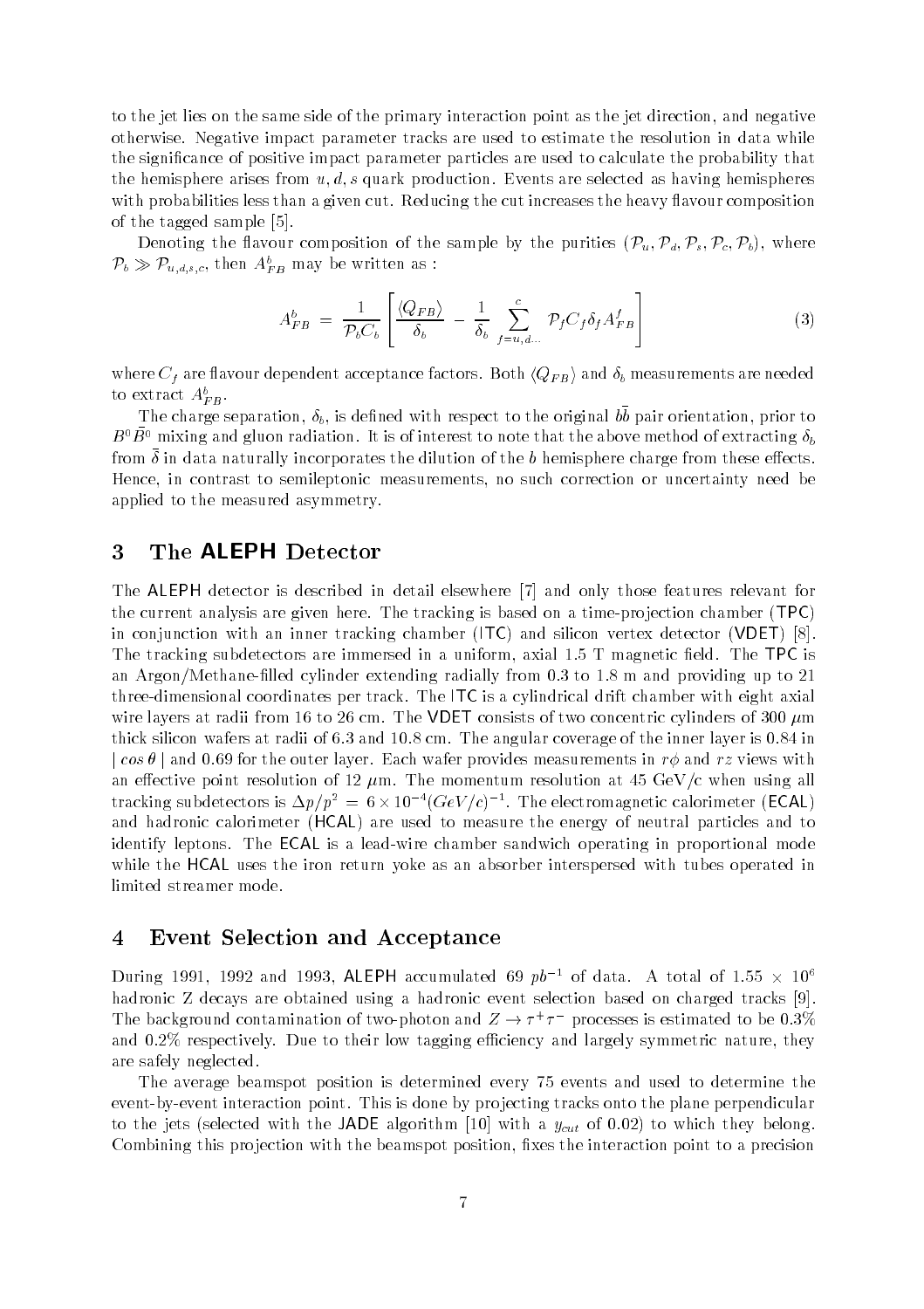| Purity                         | Value |                  |
|--------------------------------|-------|------------------|
| $\mathcal{P}_u$                | 1.88  | $(\pm 0.33)\,\%$ |
| $\mathcal{P}_d, \mathcal{P}_s$ | 2.41  | $(\pm 0.43)$ %   |
| $\mathcal{P}_e$                | 14.36 | $(\pm 0.79)$ %   |
| D,                             | 78.94 | $(\pm 1.45)$ %   |

Table 1: Sample flavour composition at the nominal lifetime tag cut of  $0.005$ .

of 50  $\times$  10  $\times$  60  $\mu m$  in norizontal, vertical and beam directions respectively. Track impact parameters are calculated in events with at least one track having VDET hits and a minimum of 2 jets with momenta above 10 GeV, lying further than 5.7 degrees from the beam.

Measurements of rates of single and double hemisphere tags are used with Monte Carlo estimates of correlations and background efficiencies to calculate the probability to tag a  $b$ quark hemisphere,  $\varepsilon_{b}^{h}.$  Events are selected if at least one hemisphere satisfies the lifetime tag cut. The cut is chosen to optimise the measurement sensitivity. The probability to tag an event of flavour  $f$  is:

$$
\varepsilon_f^e = 2\varepsilon_f^h \left(1 \ - \ \rho_f \varepsilon_f^h \right) \ + \ \rho_f \left(\varepsilon_f^h \right)^2
$$

where  $\rho_f = \lambda_f (1/\varepsilon_f^h - 1) + 1$ , and  $\lambda_f$  is the correlation between hemispheres. The flavour composition calculation makes use of the Z decay partial widths,  $R_f = \Gamma_{f\bar{f}}/\Gamma_{had}$ . This is given in Table 1 for the nominal lifetime tag cut of 0.005. In the case of the b quark, the measured  $R_b$ from [5] is used and Standard Model values are assumed for lighter flavours.

The thrust axis is determined using charged and neutral particle information. Its angle relative to the beam,  $v_T$ , is used to define the original  $f$  funection. The tagging emclency is shown as a function of  $\cos \theta_T$  in Figure 2. Expected tagging efficiencies of individual flavours are also shown assuming the flavour composition of Table 1. At angles greater than  $\cos \theta_T = 0.8$ the tagging efficiency is limited by VDET geometry. In the same region, the efficiencies of b and  $c$  quarks are changing at different rates. This leads to a variation of the flavour composition close to the edge of acceptance. An acceptance of  $0 < |\cos \theta_T| < 0.8$  only slightly reduces the b acceptance factor whilst minimising uncertainties from tagging in the low angle region. This selection leaves a total of 219,931 events at a lifetime tag cut of 0.005, with an estimated b selection efficiency of  $63.91(\pm0.98)\%$ .

The acceptance factors, defined in  $(3)$ , are calculated using Monte Carlo simulation where the total efficiency is constrained by data. Remaining differences are used to determine systematic errors. The acceptance factors are 0.821 for  $(u, d, s)$  quarks, 0.801 for c and 0.841 for b quarks.

## 5 Charge Asymmetry Measurements

Hemisphere charges are calculated using (1). Charged tracks with their point of closest approach to the beam within a cylinder of radius 2 cm and length 10 cm, more than 4 TPC hits, a polar angle  $(cos \theta)$  less than 0.95 and a  $p_T$  relative to the beam of greater than 200 MeV/c are used.  $\langle Q_{FB} \rangle$  and  $\langle Q \rangle$  are measured for  $\kappa$  values between 0.3 and 2 with lifetime tag cuts corresponding to a range of  $\mathcal{P}_b$  from 73 to 95%. The measurement sensitivity is optimised using :

$$
\mathcal{S}~=~\frac{\langle Q_{FB}^{exp} \rangle \sqrt{N}}{\sigma_{FB}}
$$

where N and  $\sigma_{FB}$  are the observed number of tagged events and charge flow width respectively.  $\langle Q_{FB}^{exp} \rangle$  is the expected charge asymmetry for a given  $sin^2\theta_W^{eff}$ ,  $\kappa$  and flavour composition.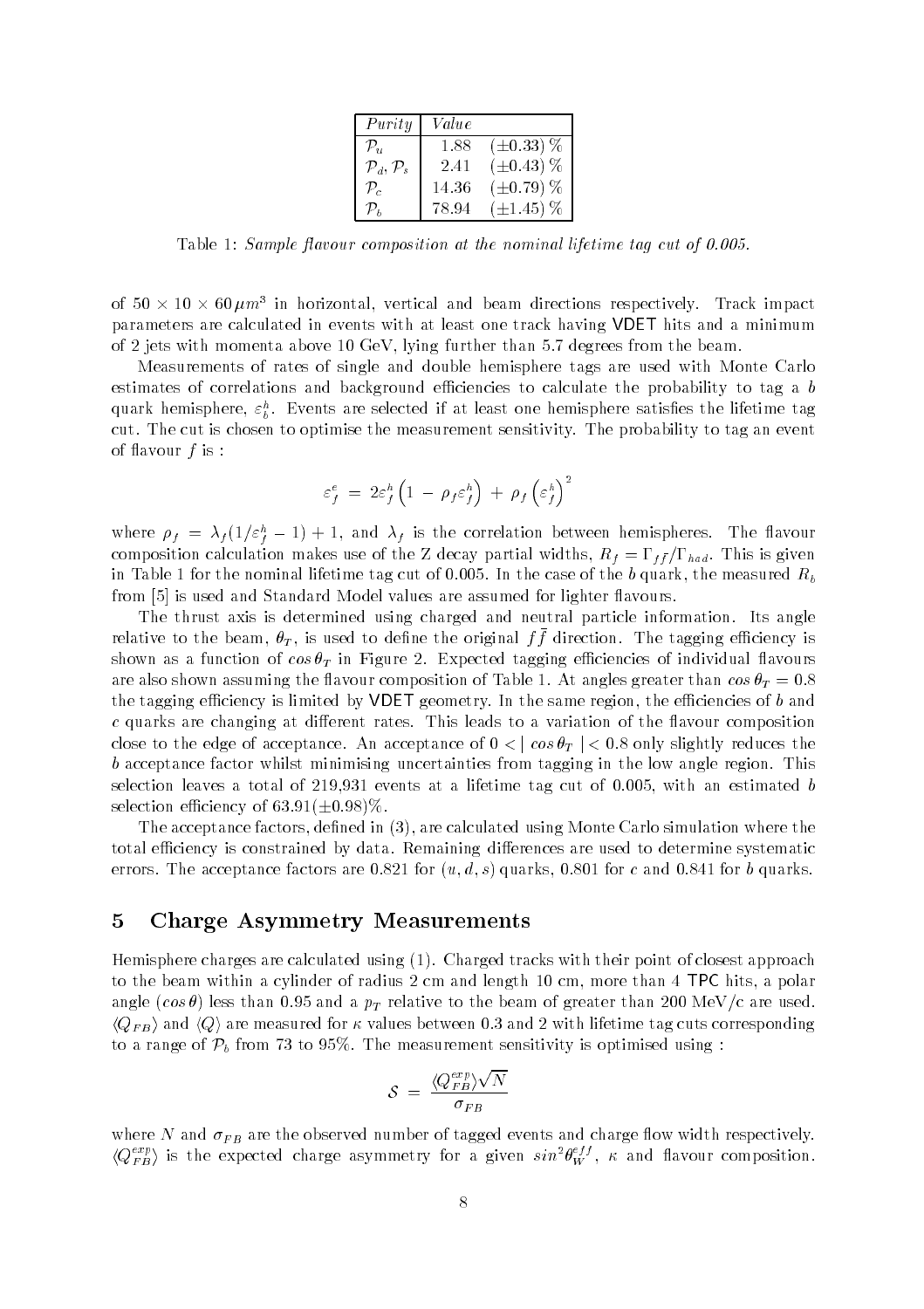

Figure 2: Event tagging efficiencies in data and Monte Carlo simulation as a function of  $\cos \theta_T$ . The shaded region indicates the measurement acceptance.

Optimum sensitivity is found at  $\kappa=0.7$  and a lifetime tag cut corresponding to a b purity of 79%. This is independent of  $sin^2\theta_W^{eff}$ . The mean charge flow and the total charge at this nominal working point are measured to be :

$$
\langle Q_{FB} \rangle = -0.01042 \quad (\pm 0.00088 \text{ stat.}) \n\langle Q \rangle = +0.00514 \quad (\pm 0.00077 \text{ stat.})
$$
\n(4)

The interaction of particles in the material prior to the tracking subdetectors leads to a non-zero total charge due to the charge dependence of nuclear cross-sections. The consequences of this are included as a systematic error.

The experimental systematic errors on  $\langle Q_{FB} \rangle$  arise from sources which are both forward-backward and charge asymmetric. These are either due to an incorrect tracking response or an forward-backward imbalance of detector material. Tracking response is studied by comparing the mean momenta of particles with the beam energy in collinear  $Z \to \mu^+ \mu^-$  decays. Differences between positive and negative tracks are typically less than  $1.5\%$  and therefore the effect on  $\langle Q_{FB} \rangle$  is small. The sensitivity of  $\langle Q_{FB} \rangle$  to the track selection is studied by excluding tracks close to cuts and also those identied as having pattern recognition problems leading to momenta greater than 50 GeV/c. The asymmetry in the material distribution of ALEPH are monitored using photon conversions and is determined to be  $1.8 \pm 1.6\%$ . It is combined with the total charge,  $\langle Q \rangle$ , to give a systematic uncertainty on  $\langle Q_{FB} \rangle$ . A summary of experimental systematic errors is given in Table 2.

### 6 Calibration of the Charge Separations

It is clear from relation (3) that a precise  $\delta_b$  measurement is important for the extraction of  $A_{FB}^b$  . Uncertainties from lighter quark flavours are suppressed by their low tagging efficiency. Hence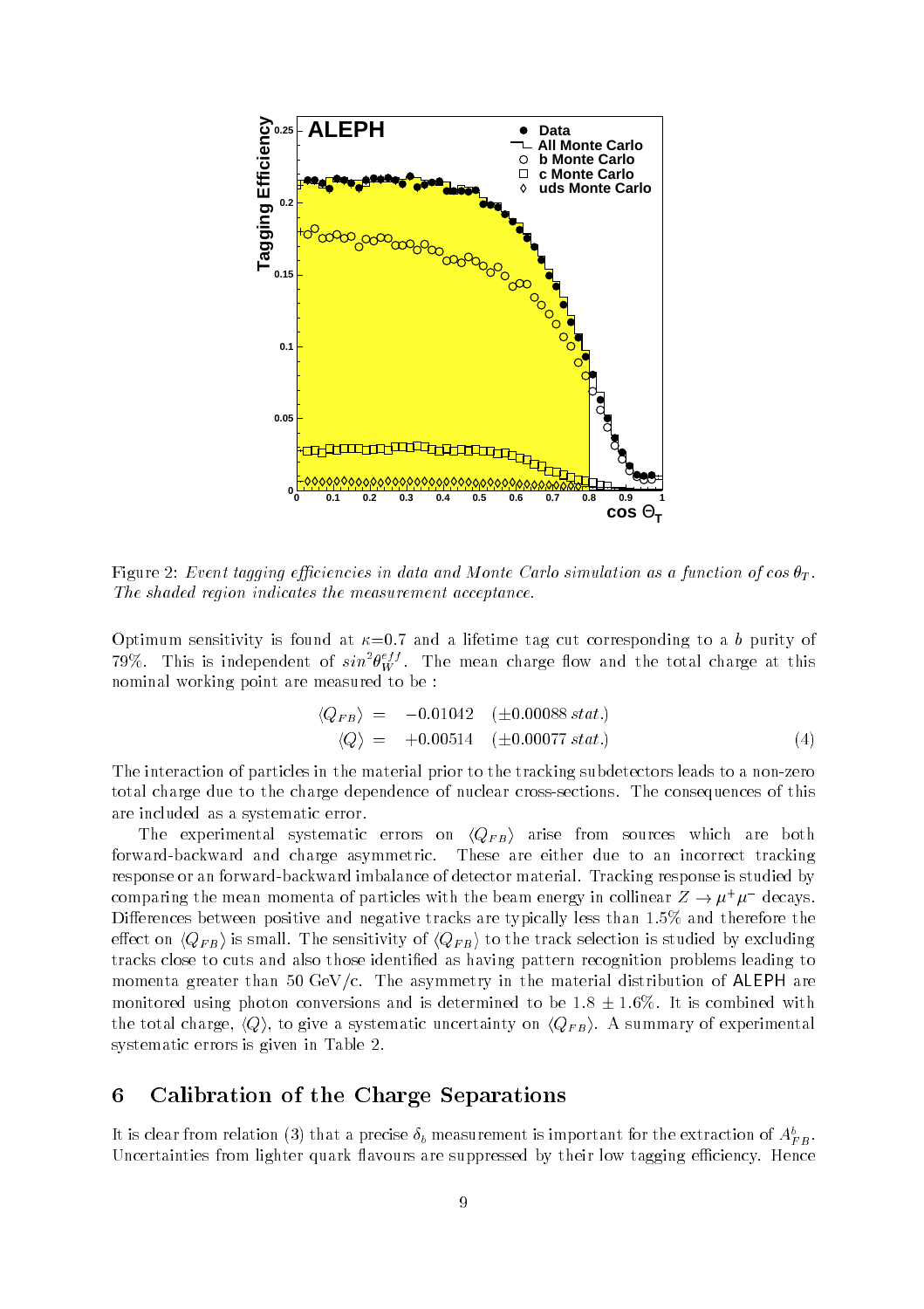| Systematic Error Source                           | $\Delta \langle Q_{FB} \rangle$ ( $\times 10^{-4}$ ) |
|---------------------------------------------------|------------------------------------------------------|
| Tracking Momentum imbalance                       | $+0.01 (\pm 0.01)$                                   |
| Effect of Cut on closest approach to beam in $xy$ | $+0.01 (\pm 0.26)$                                   |
| Effect of Cut on closest approach to beam in $z$  | $-0.06 \ (\pm 0.09)$                                 |
| Effect of Cut on minimum angle to the beam        | $+0.11 (\pm 0.43)$                                   |
| Effect of Cut on number of track hits             | $-1.22 \ (\pm 0.69)$                                 |
| Effect of tracks with $p > 50$ GeV/c              | $+0.47 (\pm 0.52)$                                   |
| Material asymmetry                                | $+0.93 \ (\pm 0.84)$                                 |
| <b>Total Systematic Uncertainty</b>               | $1.61\times10^{-4}$                                  |

Table 2: Summary of experimental systematic errors.

 $\delta_b$  is extracted from data whilst  $\delta_{u dsc}$  are estimated from Monte Carlo simulation. A modified version of the JETSET [11, 3] model is used for the latter.

Using relation (2) to extract  $v_b$  requires knowledge or  $v_b$ , ie. a measurement or  $v$  in a pure sample of  $b$  events. In practice, this is difficult to achieve with the required statistical precision. A tting procedure is used instead to extrapolate measurements at dierent b purities to  $r_b = 100/0$ . The ineasurements are shown in Figure 3 where the  $\sigma$  values are corrected for a kinematical bias induced by successive lifetime tag cuts. The bias is observed in data when comparing tagged and untagged hemispheres of singly tagged events. Events with many high momentum charged tracks are more likely to have signicant impact parameters and well defined hemisphere charges. In general, tagged hemispheres have an  $8$  to  $12\%$  better charge resolution than untagged hemispheres. Corrections of less than 7% are applied to with a relative uncertainty of 30% from differences between data and Monte Carlo.

I he dependence of a on the havour composition may be understood by considering.

$$
\bar{\delta} = \sqrt{\sum_{f=u,d...}^{b} \mathcal{P}_f \, \bar{\delta}_f^2}
$$

It is expected that  $v_u$  is the largest charge separation and so  $\sigma$  is expected to decrease with harder lifetime tag cuts. With stringent lifetime selections, effectively only  $b$  quarks remain with a small c contamination. The opposite behaviour of  $\delta_b$  and  $\delta_c$  with  $\kappa$  then becomes important. At low  $\kappa$ ,  $\delta_c$  is greater than  $\delta_b$  with  $\delta_b$  becoming larger thereafter. This slightly increases  $\sigma$  as  $\mu_b \to 100$  % for  $\kappa$  values above 0.7. A cubic polynomial is used to describe the full behaviour. The fitted curves are shown in Figure 3.

To calculate  $\sigma_b$  from extrapolated values of  $\sigma_b$ , the correlation between ineasurement errors,  $\langle \mathcal{R}_f \mathcal{R}_{\bar{f}} \rangle$  in equation (2), is derived from Monte Carlo simulation. Its dependence on fragmentation is tested by varying model parameters. No signicant dependence is observed and a conservative systematic uncertainty is ascribed to each parameter variation. The value of  $\langle \kappa_f \kappa_{\bar{f}} \rangle$  at a  $\kappa$  of 0.7 is 0.0006  $\pm$  0.0004 (stat.)  $\pm$  0.0011 (syst.). The  $\langle Q_{FB} \rangle$  and  $\langle Q \rangle$ corrections in equation (2) are measured in a 95% pure sample of data although their contribution to  $\delta_b$  is small. The extracted value of  $\delta_b$  at a  $\kappa$  of 0.7 is

$$
\delta_b = -0.1706 \pm 0.0023 \text{ (data statistics)}
$$
  
\n
$$
\pm 0.0038 \text{ (Monte Carlo statistics)}
$$
  
\n
$$
\pm 0.0019 \text{ (lifetime tag bias systematics)}
$$
  
\n
$$
\pm 0.0027 \text{ (measurement error correlation systematics)}
$$

Charge separations for lighter quark flavours  $(\delta_{u,d,s,c})$  are also estimated from Monte Carlo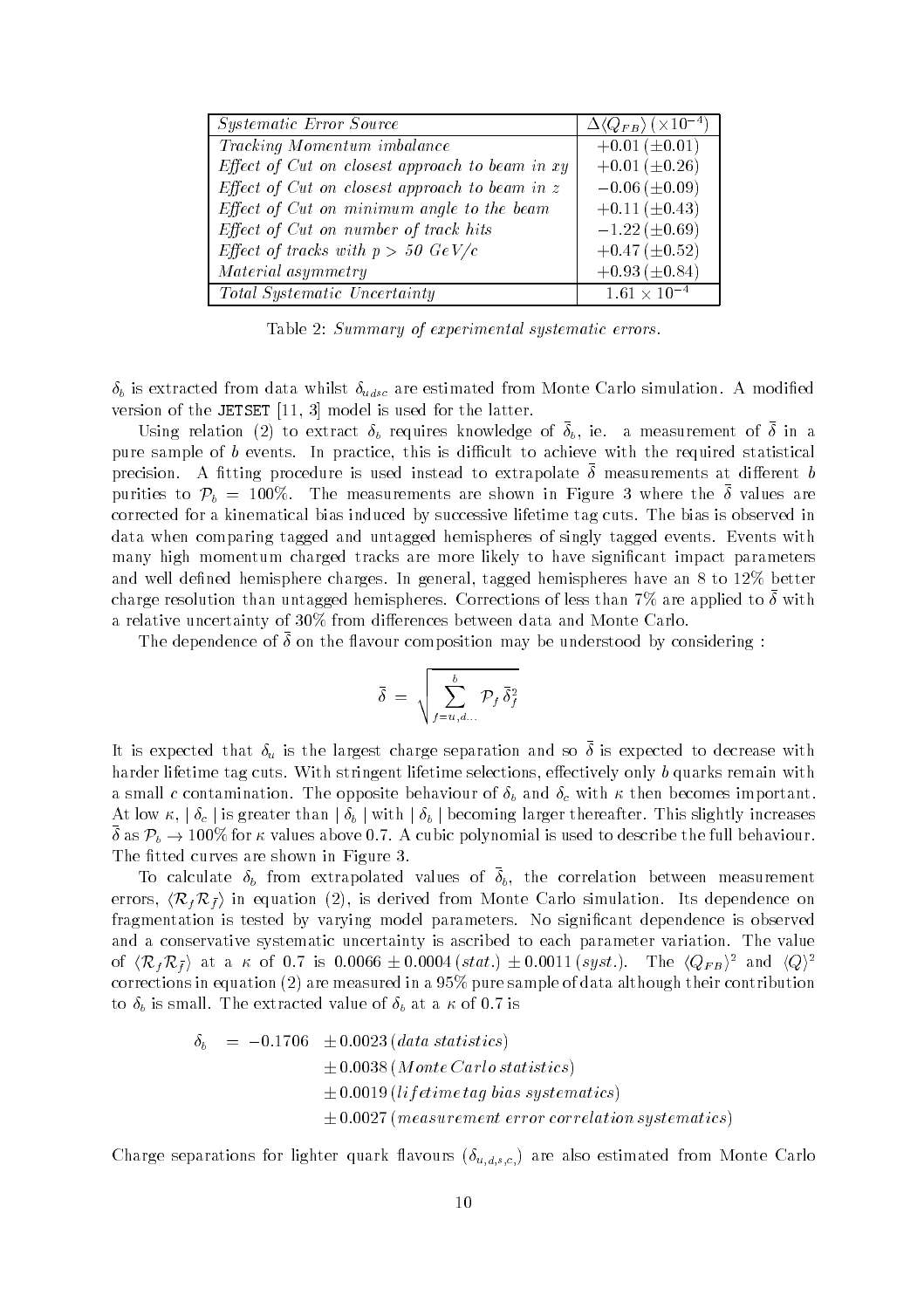

Figure 3: Measured and lifetime tag corrected values of  $\bar{\delta}=\sqrt{\left(\sigma_{FB}^{2}-\sigma_{Q}^{2}\right)}$  as  $\mathbf{v}$  and  $\mathbf{v}$  are all  $\mathbf{v}$  and  $\mathbf{v}$  are all  $\mathbf{v}$ as a function of the function of the function of the function of the function of the function of the function o b purity.

| Separation |          | (stat.)     | (syst.)     |
|------------|----------|-------------|-------------|
| $O_{\eta}$ | $+0.306$ | $\pm 0.007$ | $\pm 0.022$ |
| $\delta_d$ | $-0.153$ | $\pm 0.006$ | $\pm 0.022$ |
| $\delta_s$ | $-0.203$ | $\pm 0.006$ | ±0.019      |
| $\delta_c$ | $+0.170$ | ±0.001      | ±0.021      |
|            | $-0.169$ | $\pm 0.002$ | $\pm 0.005$ |

Table 3: Summary of charge separations used at the nominal  $\kappa$  and flavour composition.

simulation. Model parameter variations are used to assign systematic uncertainties and are typically between 10 and 20%.

A final correction is applied for the small dependence of separations on the lifetime tag cut at which  $\langle Q_{FB} \rangle$  is measured. This remains below 1% for  $\delta_b$  at the nominal  $\kappa$  and lifetime tag cut. The separations and errors used to extract  $A_{FB}^b$  are summarised in Table 3.  $\hspace{0.2cm}$ 

## 7 Results

In order to treat the background contributions from lighter quark flavours in equation (3) consistently,  $A_{FB}^b$  is measured by extracting the value of  $sin^2\theta_W^{eff}$  which best fits the data. Electroweak corrections are applied  $[1]$  to pole asymmetries for initial and final state QED radiation,  $\gamma - z$  interference and photon exchange . No correction for QCD radiation is applied beyond that which enters through the measurement of  $\delta_b$ . The measured asymmetry is slightly diluted by the thrust axis resolution. This is treated as a systematic error and estimated to be

 $\Delta$  Higgs mass of 300 GeV/c<sup>-</sup> is assumed throughout.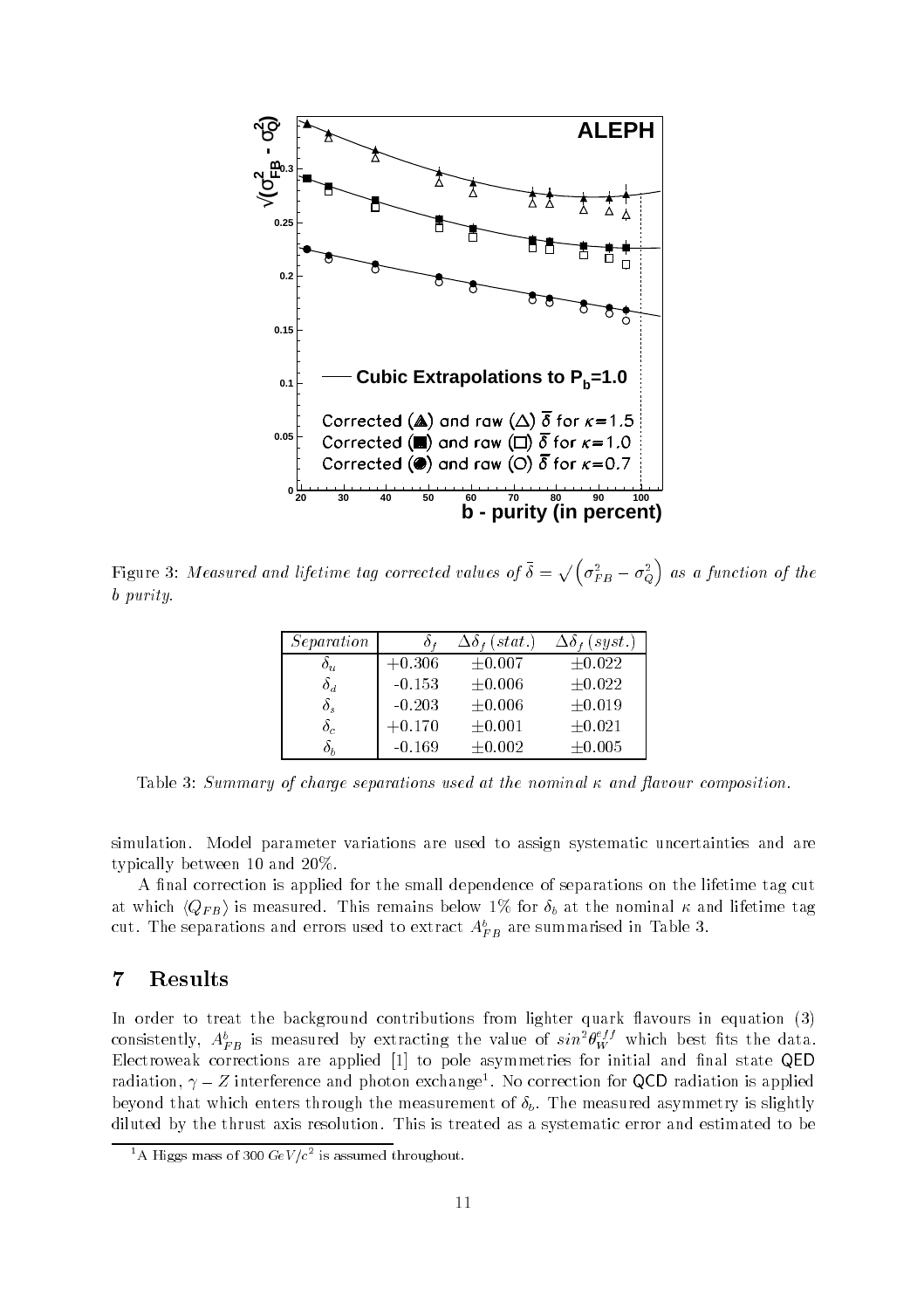| Source of Systematic Error                                  | $\Delta A_{FB}^{bb}$ | $\Delta \, sin^2\theta_w^{eff}$ |
|-------------------------------------------------------------|----------------------|---------------------------------|
| Systematic Error on $\delta_b$                              | 0.0032               | 0.00060                         |
| Stat. and Syst. Error on Tag Purity                         | 0.0019               | 0.00035                         |
| Experimental Systematics on $\langle Q_{FB}^{btag} \rangle$ | 0.0017               | 0.00033                         |
| <i>Systematic Error on</i> $\delta_{u,d,s,c}$               | 0.0016               | 0.00029                         |
| Statistical Error on $\delta_h$                             | 0.0014               | 0.00027                         |
| Systematic from thrust axis resolution                      | 0.0004               | 0.00007                         |
| Statistical Error on the Acceptance                         | 0.0002               | 0.00005                         |
| Systematic Error on the Acceptance                          | 0.0002               | 0.00005                         |
| Statistical Error on $\delta_{u,d,s,c}$                     | 0.0002               | 0.00003                         |
| Total Systematic Error                                      | 0.0046               | 0.00087                         |

Table 4: Summary of systematic errors on  $A_{FB}^{bb}$  and  $sin^2\theta_w^{eff}$  for a  $\kappa$  of 0.7 with a lifetime tag cut of 0.005.

-0.07% from Monte Carlo. LEP ran at 9 different energies during 1991, 1992 and 1993. Taking into account the energy distribution of data gives a correction of 0.08% to  $A_{FB}^b$  by moving from the average energy to 91.187 GeV. Fitting the observed charge asymmetry in the sample yields an effective electroweak mixing angle of :

$$
\sin^2 \theta_W^{eff} = 0.2315 \pm 0.0016 \, (stat.) \pm 0.0009 \, (syst.)
$$

At the Z peak, this corresponds to a forward-backward b asymmetry of :

$$
A_{FB}^b = 0.0992 \pm 0.0084 \, (stat.) \pm 0.0047 \, (syst.)
$$

Systematic error contributions are summarised in Table 4. The dominant systematic error arises from the  $\delta_b$  measurement, and specifically from the measurement error correlation and kinematical bias introduced by the lifetime tag. The stability of results with respect to  $\kappa$ and flavour composition is shown in Figure 4. No significant discrepancy is observed when correlations between statistical and systematic errors are taken into account. Measured values of  $A_{FB}^{b}$  versus  $\sqrt{s}$  are compared with expectations in Figure 5. The expected gradient is independent of  $sin^2\theta_W^{eff}$  and in good agreement with data.

#### 8 Conclusions

A significant charge asymmetry is observed in heavy flavour Z decays selected using track impact parameters. In a  $\frac{13}{0}$  pure sample of  $\frac{1}{0}$  decays the mean charge now is.

$$
\langle Q_{FB} \rangle = -0.01042 \pm 0.00088 \, (stat.) \pm 0.00016 \, (syst.)
$$

In the Standard Model, all quark asymmetries are determined by an effective electroweak mixing angle. Using a measurement of the reconstructed b quark charge, this is determined to be :

$$
\sin^2\theta_W^{eff} = 0.2315 \pm 0.0016 \, (stat.) \pm 0.0009 \, (syst.)
$$

and is interpreted as being due to a forward-backward b asymmetry of :

$$
A_{FB}^b = 0.0992 \pm 0.0084 \, (stat.) \pm 0.0046 \, (syst.)
$$

This asymmetry can be combined with the previous <code>ALEPH</code> measurement of  $A_{FB}^b~=~0.087\pm$  $0.014 \pm 0.002$  [3] based on semileptonic decays. Event samples and systematic errors are almost entirely independent and the combined value of  $A_{FB}^b$  is  $0.0953 \pm 0.0080.$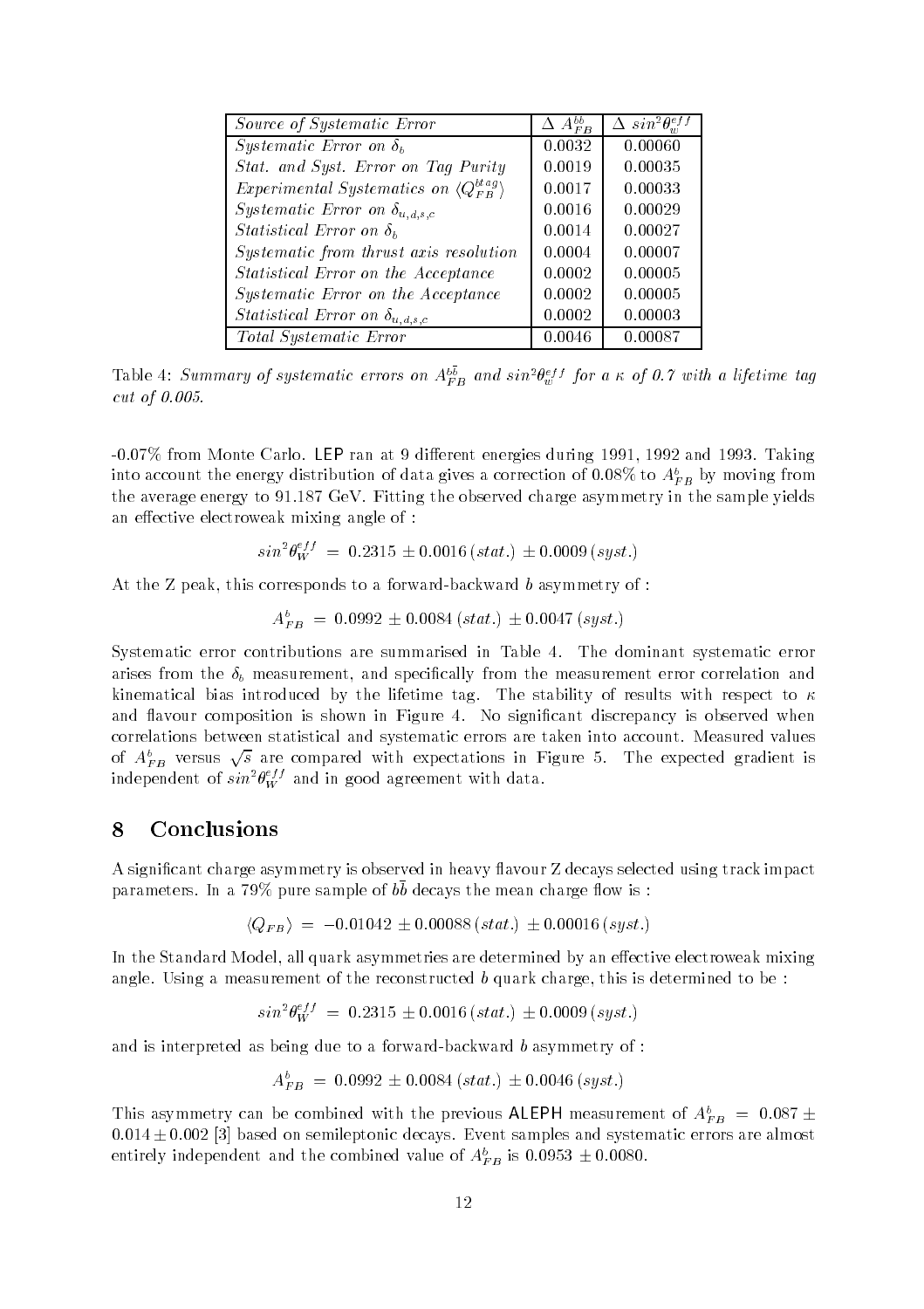

Figure 4:  $A_{FB}^b$  for different flavour compositions and  $\kappa$  values. Uncorrelated statistical and systematic errors relative to the measured value are shown.



Figure 5: Variation of  $A_{FB}^b$  with centre-of-mass energy. Statistical errors only are shown. The theoretical curves shown correspond to a  $sin^2\theta_W^{eff}$  of 0.2315  $\pm$  0.0018.